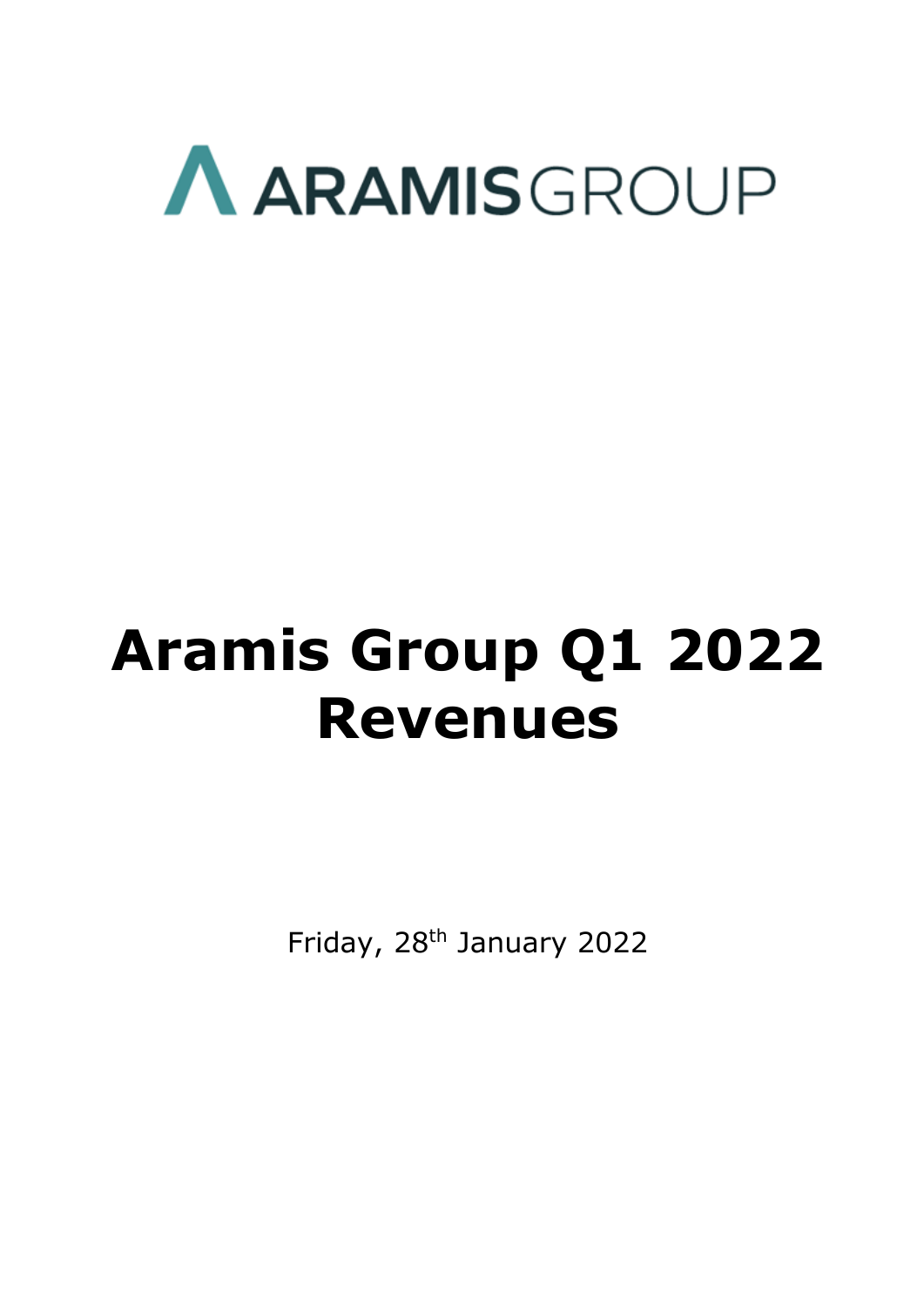# **Introduction**

Guillaume Paoli *Co-Founder & Co-CEO, Aramis Group*

### **Welcome**

Good morning, everyone. Thank you for joining our Q1 2022 Revenues Conference Call. I am here today with Alexandre, our Head of Investor Relations, to drive you through the main business highlights and the performance of the period. I will just start by reminding that Aramis Group has a non-calendar fiscal year. Today, we are talking about the Q1 fiscal 2022 activity, which is actually the calendar Q4 2021.

## **Aramis Group key investment highlights**

Now moving to slide two. Just before commenting our performance, I would like shortly to remind some very critical points about the Group.

First, we are operating on the used car market, which is an absolutely massive fragmented market that is undergoing online disruption. This market is here to stay, and we are going to catch a fair share of this market.

Second, we have a very strong customer value proposition around our geographies, resulting in market leadership positions. I will come back in a few seconds on our model. We are able to generate a combination of very strong profitable and sustainable growth, thanks to 20 years of experience and the permanent optimisation of our model.

Talking about sustainability, another point to have in mind is the resilience of this market and this model. We are at the very heart of the circular economy. We refurbish cars and we sell dozens of thousands of these cars every year.

## **Our 3-pillar growth strategy**

Now moving on slide three. Here is also a short high-level reminder of the three pillars of our growth strategy. First, it is about organically capturing the huge potential of this market, more marketing, more purchases, more refurbishing and working on improving our customer conversion.

Two, continue to expand our Group footprint to other European countries. We operate in four countries today, including markets number one and three in Europe.

Finally, it is about building up additional sources of revenues by further developing our service ecosystem.

And all that, of course, leveraging on our technology, our people commitment and expertise.

## **We deliver the best products & customer experience, thanks to a unique business model**

Now moving to slide five, a word on the model. We offer a second-to-none customer value proposition, enabled by a unique business model. A second-to-none customer value proposition, it is a best-in-class, digitally enhanced customer experience, great products, very reliable, purchasing journeys as well as trade-ins are fully digitalised, which together with the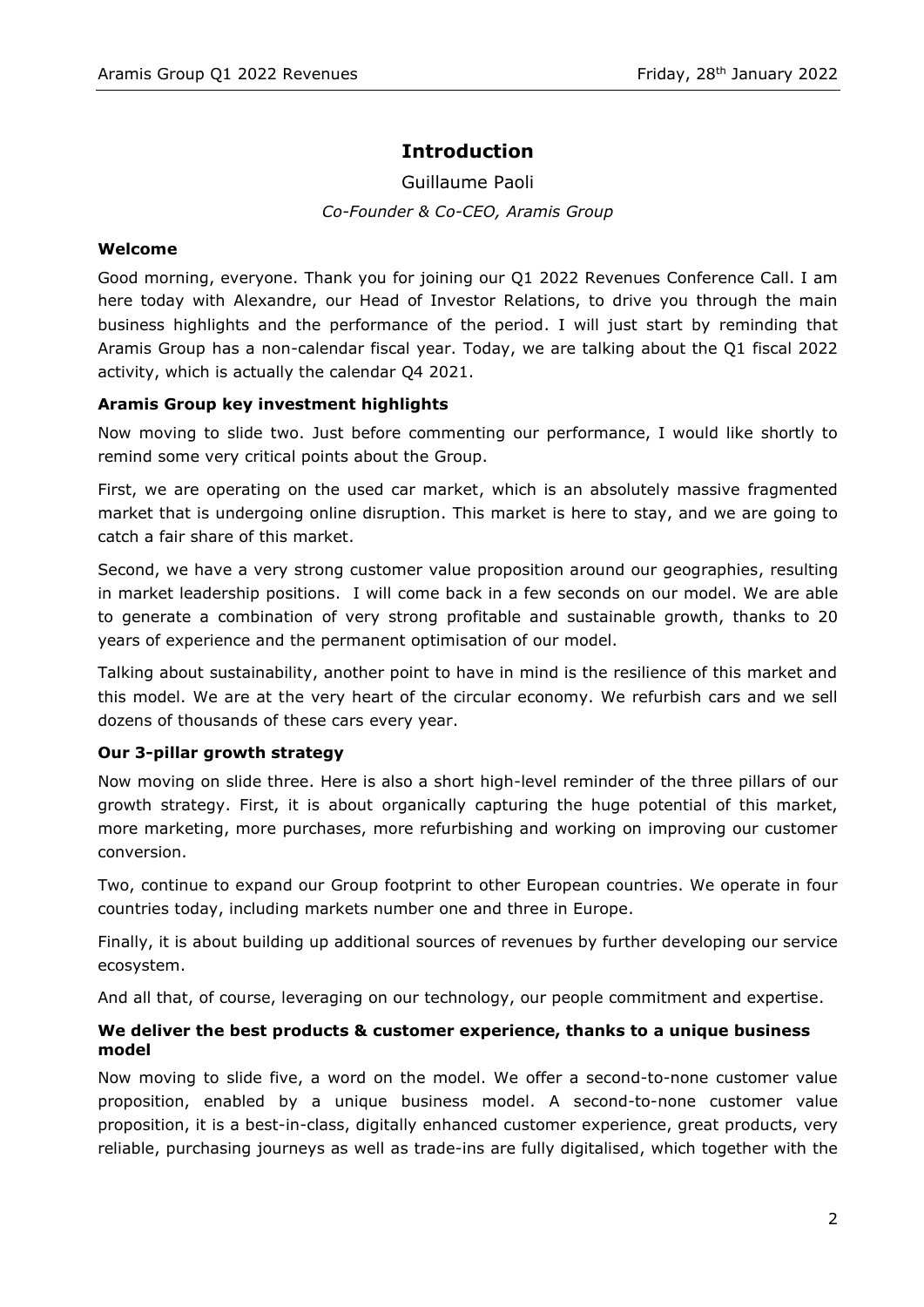best warranties of the market, generate a high level of client satisfaction and a very low market-leading 2% return rate.

Second, it is vertically integrated end-to-end from sourcing to delivery. There is no other player in Europe that has a sourcing network as diversified as we have, with the technology and in-house refurbishing capacity allowing us to refurbish on an industrial scale, cars with this level of quality. I remind that quality is absolutely fundamental in our business. We are able to have refurbishing lead times as low as three days.

Finally, we are a 20-year-old founder-led Group with very committed and experienced multi local teams, showing a very strong local know-how in each of our geographies. They have powerful links with their local ecosystem and a perfect understanding of the local customer needs, which vary from country to country.

#### **Quarterly revenues boosted by a solid execution**

Now moving on slide number six. Again, our business model has showed its efficiency. We have generated a great performance, successfully delivering on each of the three dimensions I just listed, which has resulted in a very high level of revenues growth.

Our sales reached €396 million in Q1 2022, representing a 47% year-on-year increase on a pro forma basis.

What did we do? First, we further strengthened our industrial assets, developing more refurbishing capacities. To fuel the growth and remain the leader in an offer-driven market, we need to be able to offer customers always more cars in shorter times and with high standards of quality. In Q1 2022, we kept on improving the productivity in our historic centres, and we opened a new centre in Antwerp in Belgium. The Goole refurbishing centre located in the UK also benefited from the implementation of Aramis Group's best practices to gain in productivity.

We kept on improving our client value proposition, launching very long warranties in Belgium, home pickup of cars and also we launched the car subscription offer in France, Aramis Flex. We were able to convince always more prospects to buy a car from us. We reached an NPS of 67 at the end of December 2021.

Finally, and this is very important, it would not be possible without our teams, our people. We kept investing in our teams. For instance, we set up a new long-term incentive plan, and in return of course they worked hard to propose new products and services. Mobilising efficiently human capital is definitely a very high value enhancer.

#### **Refurbishing capacities expansion**

Now moving on to slide number seven. Let me give you maybe some more details on our refurbishing capacities, which is a very, of course, important part of the equation, I mean our internal refurbishing capacities.

As I said, we inaugurated a new refurbishing centre in Belgium in Antwerp. This is the very first centre located in the country. Of course, it would help us to fuel locally the growth of refurbished car sales. We already have 50 people working up to ramp up the facility. As shown on the right-hand side of this slide, the refurbishing capacities of Aramis Group stood at 63,000 cars at the end of 2021, and we expect this capacity to more than double by the end of 2023.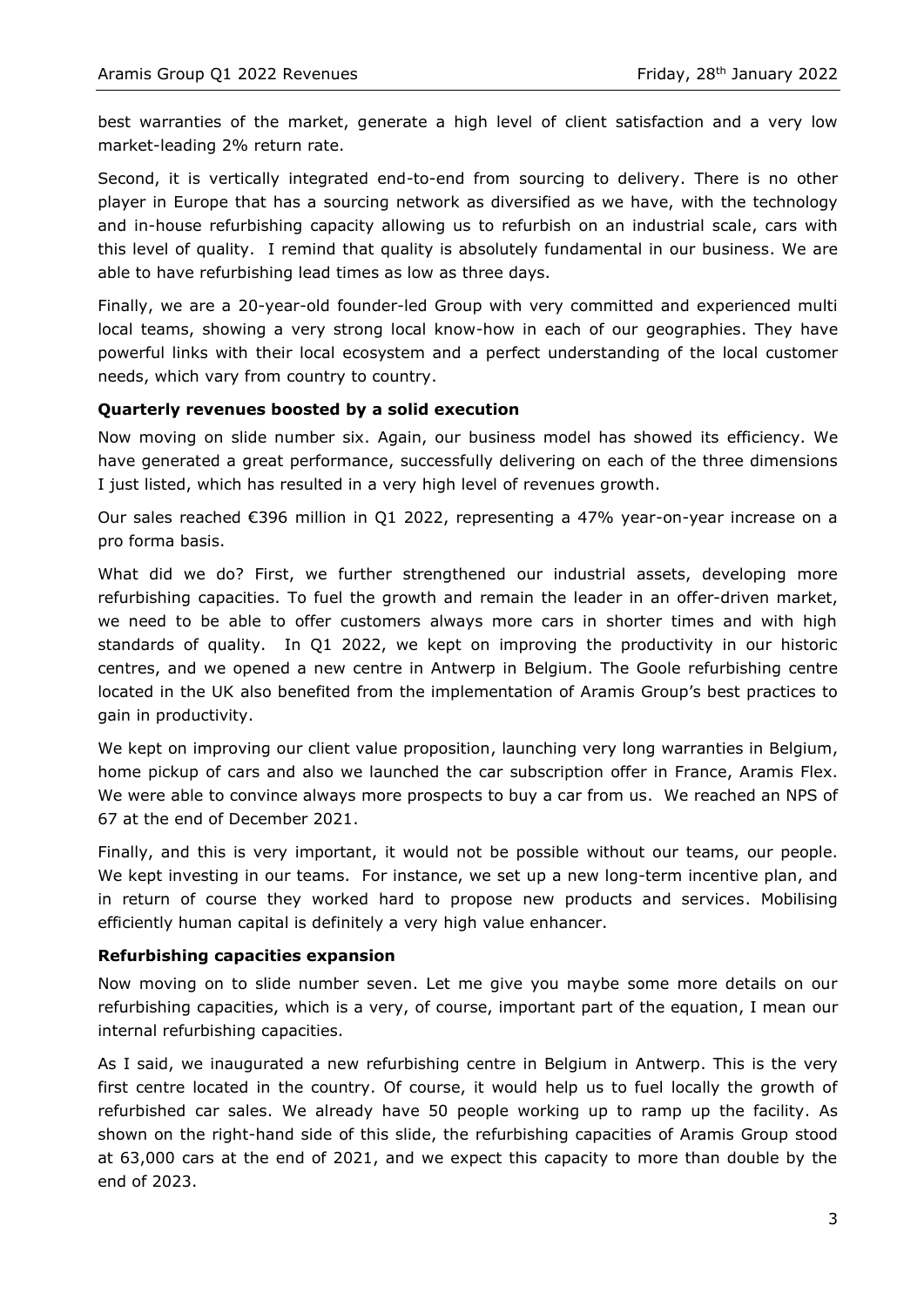By the way, two other refurbishing centres will be inaugurated in 2022, one in France in the south of the Paris region and another one in the UK in Hull in the Yorkshire area.

#### **Automotive market environment: new vehicle production still slow**

Now, if we move on to slide number nine. Before going into more details on our quarterly performance, let me give you a quick overview of the current automotive market environment, which is very specific.

New cars production remained very low across the board, given worldwide semiconductor shortage. On the left-hand side, we give you some colour on the new passenger car registrations on the geographies Aramis is exposed to.

This sharp slowdown is, of course, driven by lack of offer. There is a limited number of new cars available for sale. The consequence for us at Aramis is that it is difficult to source preregistered cars, and this has significant impact on our pre-registered car business. We mainly sell pre-registered cars in France and Belgium. These are the two geographies that are affected.

With that, I leave the floor to Alexandre who is going to enter in more details into our Q1 2022 revenues performance.

# **Financial Performance**

Alexandre Leroy

*Head of Investor Relations, Aramis Group*

#### **All business segments performing strongly, except B2C pre-registered reflecting the decline of new car manufacturing**

Thank you very much, Guillaume. Good morning, everyone. We are now on slide 10. The very peculiar environment Guillaume just depicted reflects into our quarterly activity.

Aramis Group generated €396 million of revenues in Q1 2022. All our business segments performed very strongly, except, no surprise, the B2C pre-registered car one, given the lack of products actually to sell.

If we quickly dive into each segment, B2C refurbished revenues are up an impressive plus 76% year-on-year on a pro forma basis to €251 million. Volumes are up a massive plus 48%. This performance has been made possible, thanks to, first of all, our level of inventories. I recall you that we proactively started increasing our inventories from last summer accelerating in particular our sourcing from private individuals to be able to face the increase in demand. Second, we extended our refurbishing capacities. Selling price also increased meaningfully, posting plus 20% on average year-on-year.

If we go to B2C pre-registered cars revenues, they are down minus 5% to  $\epsilon$ 87 million. They are impacted by two opposite effects linked to the market environment, of course, and rather logical. A strong decrease in volumes, minus 27%, and a strong increase in selling prices, plus 31%.

B2B revenues posted a healthy plus 74% to €38 million. They are mechanically up, I would say, first, on the back of the overall car price increase that also benefits this segment.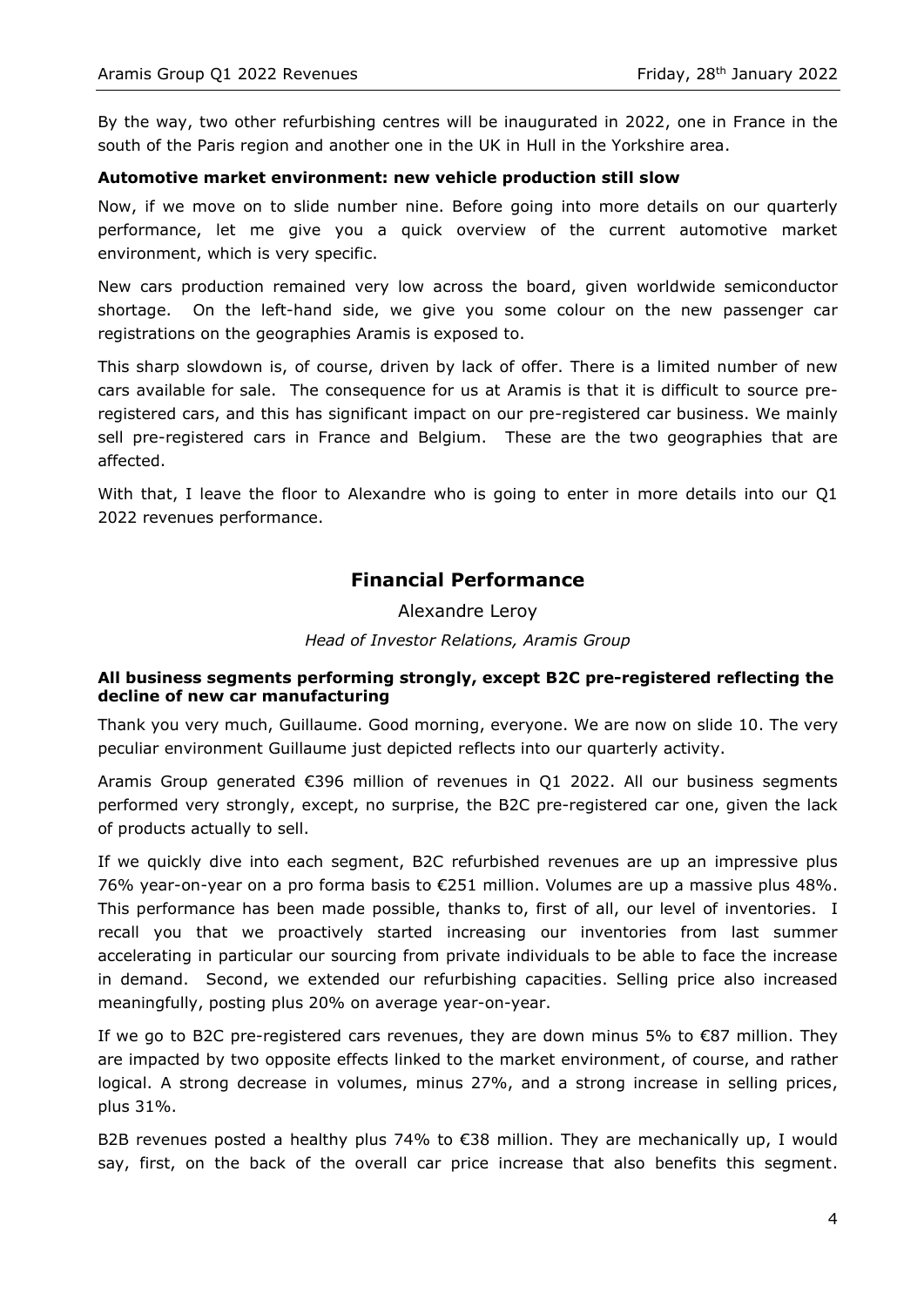Second, due to the rise in vehicle sourcing from private individuals, a part of which is resold to professionals, in particular, the oldest models and the highest mileages.

Services finally. The revenues increased plus 46% to €21 million. Services benefited from the increase in the number of cars sold, as well as an improvement in the penetration rate, in particular, financing and insurance solutions.

#### **B2C volume growth driven by refurbished cars, our strategic segment**

If we move to slide 11. On the back of Aramis Group's strategic choices, and of course market dynamics, growth in B2C volumes is driven by B2C refurbished cars. As a reminder, capturing more of the considerable growth potential of the online market for refurbished used cars is the first pillar of the Group's three-pillar growth strategy Guillaume recalled earlier.

#### **Sourcing of refurbished cars now evenly distributed between B2B2C and C2B2C**

Slide 12 now. The Group's strategic choices also reflect on the sourcing. Virtually half of the refurbished cars sold to private customers in Q1 2022 were previously bought from private customers. The clear evolution versus last year shows our flexible is our multi-channel sourcing approach. This makes our model very powerful, and, to some extent, pretty hedged against market fluctuations.

#### **All geographies growing sustainably**

Finally, slide 13. A few words on the performance by country.

Let's start with France. Revenues are up plus 27% at €174 million. Quarterly performance is strongly driven by the refurbished segment. I remind you, as Guillaume said, that the geography is meaningfully exposed to the pre-reg business, which is, at Aramis, historical one in France. Car prices are up double digits. There is a bit of positive base effect also, given the sanitarian restrictions imposed in France in the last calendar months of 2020. Finally, sourcing was overall good with the number of cars sourced from private customers that nearly doubled in Q1 2022 compared with Q1 2021.

A few words on Belgium now. Revenues are up plus 56% at €51 million. Volumes increased here also meaningfully with the same kind of pattern I just described for France. Volumes of refurbished cars sold nearly tripled year-on-year. The Antwerp new refurbishing centre rampup is filling this growth. Volume of pre-registered cars are down, this geography being also meaningfully exposed to that segment, like Guillaume said once again. Prices were also up roughly double digits year-on-year. The positive base effect is stronger than in France. The month of November 2020 in Belgium has been pretty weakish due to the same COVID-19 linked health restrictions.

Spain, revenues are up 117% to  $\epsilon$ 80 million. The increase in volumes remained very strong. I remind you that the geography is not exposed to the pre-registered cars segment, meaning that all these volumes are from refurbished cars. In terms of sourcing, to feed this growth the geographically accelerated cars sourcing from individuals that were multiplied by close to four over the period, and of course the expansion of our local refurbishing capacities near Madrid in 2021 allows to handle this growth.

UK to finish. Revenues are up plus  $46%$  at €91 million. The geography is not exposed to the pre-registered cars segment; hence the performance is driving by refurbished car sales. Volumes are up year-on-year on the back of both the progressive deployment of our model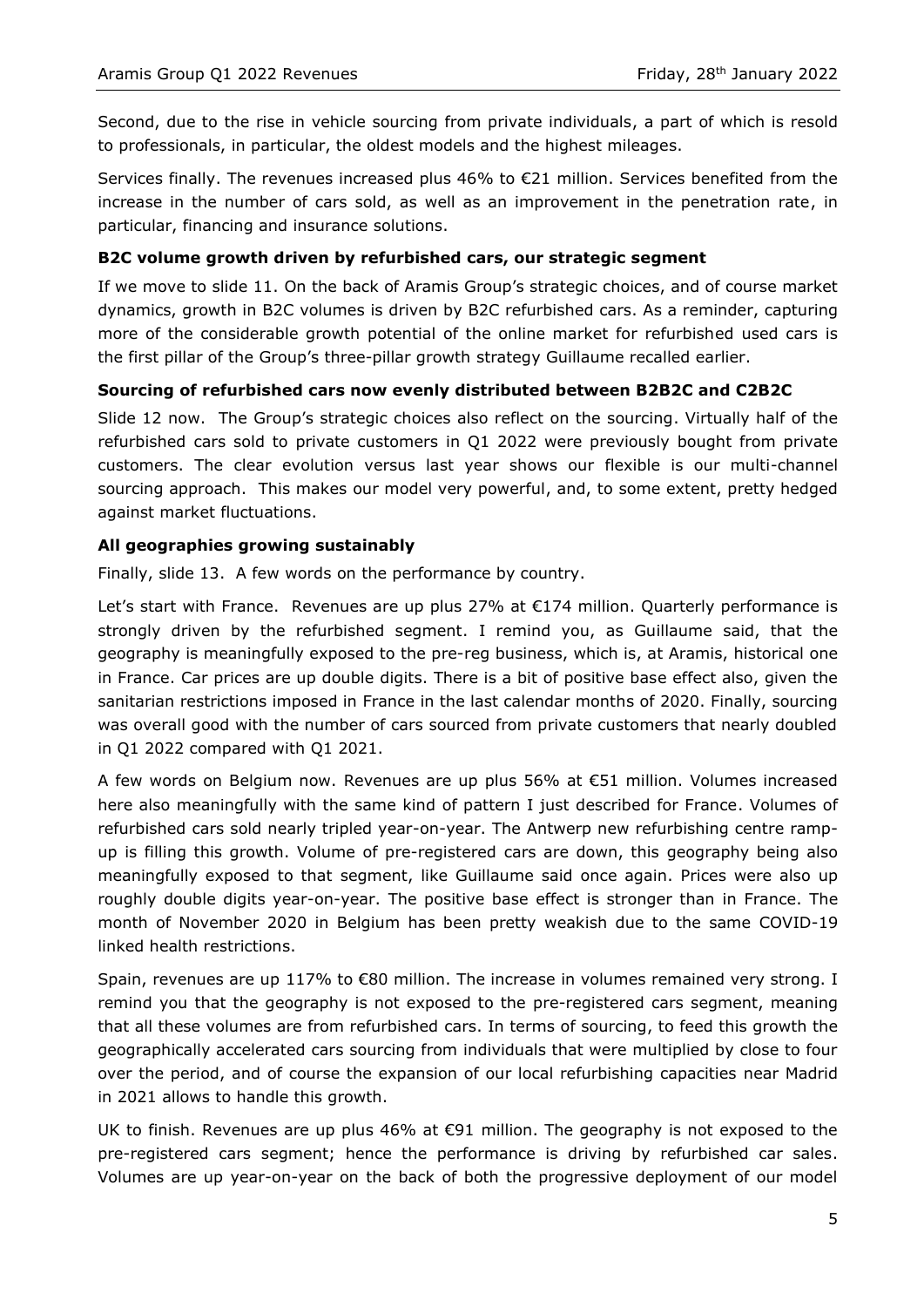locally, and here also a favourable base effect. Prices level remain high in the country and their dynamic positively oriented, given the meaningful shortage of cars in the country.

With that, I give back the floor to Guillaume for the outlook.

# **Outlook & Conclusion**

Guillaume Paoli *Co-Founder & Co-CEO, Aramis Group*

#### **FY2022 guidance reiterated**

Thank you, Alexandre. Now we move on to slide 15. Today we discussed the current market environment, the shortage of new vehicles fuelling a general increase in prices on all the market segments, both for purchases and sales.

The outlook for pre-registered vehicle remains quite dull, given there is a limited number of cars to buy and to sell. Fortunately, this is more than offset by a buoyant refurbished vehicles business that is growing very fast, as you have seen.

We do not anticipate any significant change in the market situation between now and the end of our financial year 2022. Still, thanks to our flexible business model, and sourcing in particular, we do not expect this to have a meaningful impact on our yearly performance and we reiterate today our FY2022 guidance set.

Our strong value proposition for customers, the agility provided by our multi-channel sourcing, our control of our own industrial tool and the development of our services will enable us to remain at satisfactory levels of gross profit per unit.

#### **Closing remarks**

Now to conclude and just before taking your questions, on slide 16.

In a nutshell, our 2022 fiscal year starts very well with very strong performance on the refurbished used car segment.

All of our geographies are well-oriented and growing.

We keep focusing our efforts on creating more value for our clients through better products, better services, ramping up our capacities and finding the right car for them to sell at the right price.

Finally, we are very confident in our capacity to deliver our yearly objectives.

Thank you very much for your attention. Now we can open the Q&A session.

Operator, maybe we can start with the questions over the phone.

# **Q&A**

**Mourad Lahmidi (Exane BNP Paribas):** I know it is not an earnings call. It is more a sales call. Can we have some comments, maybe quality comments on the trend in terms of gross profit per unit? Prices are up on the buy side and on the sell side, you have been able to increase sharply your sourcing from private individual, which I think is accretive to your GPU.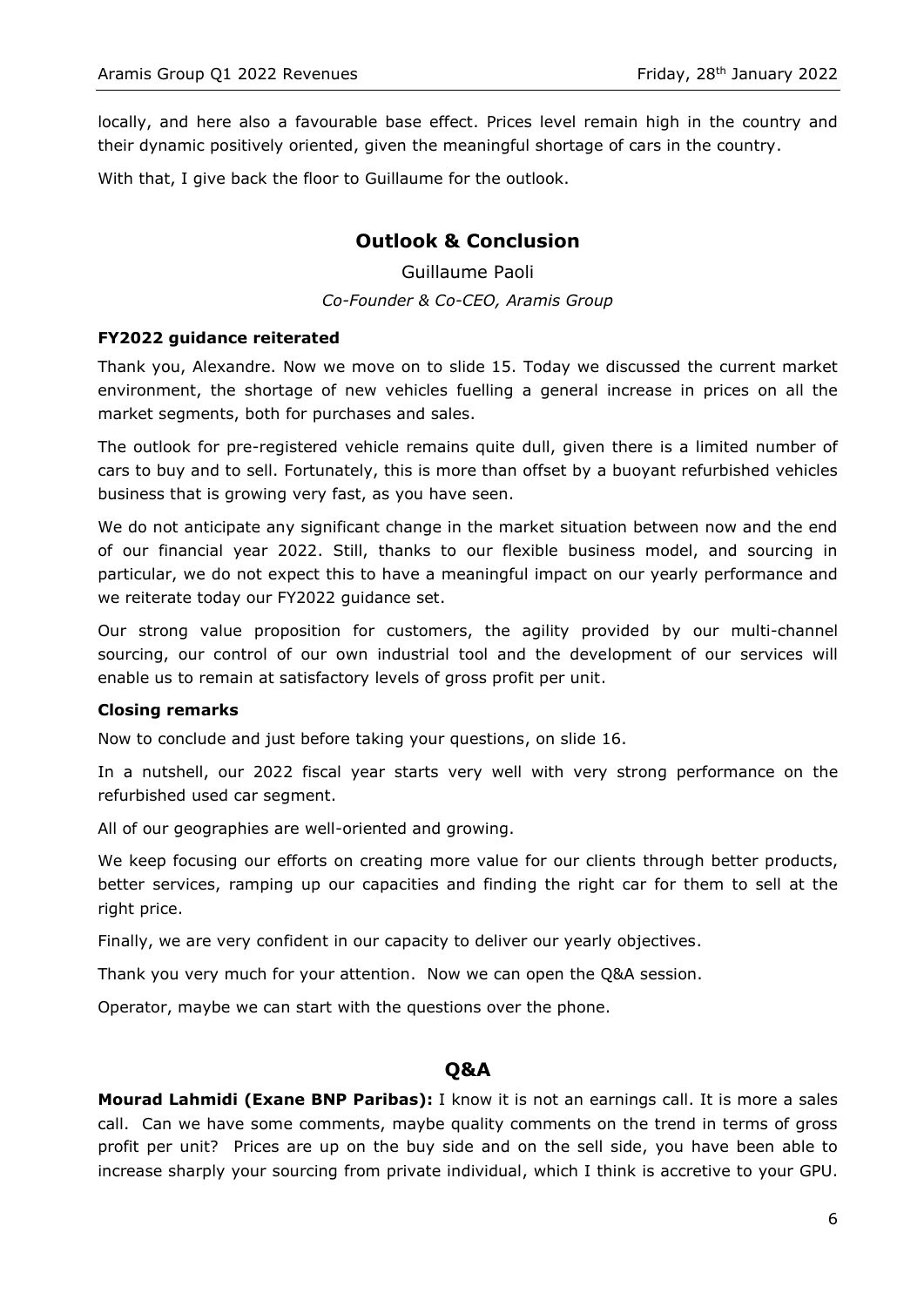Maybe you can elaborate on that? Then in terms of your marketing investment, where are you compared to your plans for the current year?

**Guillaume Paoli:** Okay. Thank you, Mourad. You said the last question compared to our peers, that is right?

**Mourad Lahmidi:** No, compared to your plans. Because, I mean, this year you expect EBITDA margin to be down on the back of higher marketing expenses. Are you on track, behind, ahead? Just to have in mind if you could elaborate on that as well.

**Guillaume Paoli:** Thank you for your questions. I will start with the number one on GPU. First, I would like to restate that for us the GPU is the reflection of the strength of the model. As you know, we are in a competitive market. There is limited headroom when you buy a car in terms of price and limited headroom when you sell a car. We operate on that market, and we have a lot of competition. I am not speaking of the more recent competition. We have had competition from all set of actors for a very long time.

Our buying prices have increased. Our selling prices have increased. In the middle, the transformation costs have maintained a normal stance. We are confident in maintaining the GPU level that we guided to when we did the IPO, which are very satisfactory level. This is regarding your GPU question.

Again, this is due to the strength of the vertically integrated model and the data and the tech and all the know-how we have built along the years. This is the first point on the GPU.

The second point on the marketing investment. Well, it is going along to plans. As we have said, we want to invest in our branding in the different geographies. We wanted also to generate traffic and we have been increasing traffic again this quarter. It is going along to plans.

I do not know, Mourad, if I answered your question in full or you want to follow up on one of these two points?

**Mourad Lahmidi:** Yes. Let me follow up on the GPU. I think that last year it was really strong in the first half, so you are probably facing high comparison basis. I mean, just to have in mind the mechanics of your business. When you buy from a private individual, given that you have a higher bargaining power, you basically get a lower purchase price than if you buy from a professional. It should be accretive to your GPU. Am I right to say that or is not that correct?

**Guillaume Paoli:** What we have always said is that there are levels of GPUs that are more or less consistent between sourcing channels, between geographies, between refurb and prereg. There can be some variations, but they are not very significant. We have bought more cars from private individuals because there is a shortage of recent used cars, and we know that there is like almost indefinite pool of cars we can buy into and now we are almost halfhalf.

We have launched the dry trade-in business, buying cars from customers that do not necessarily want to buy a car from us. We have launched it in Spain and in Belgium. We have further developed it in the UK and in France. This will not have a significant impact on the GPU. I am not giving you more colour on the GPU at this stage. What I am just saying is that the GPU levels we expect are along the lines of what we have guided since the IPO.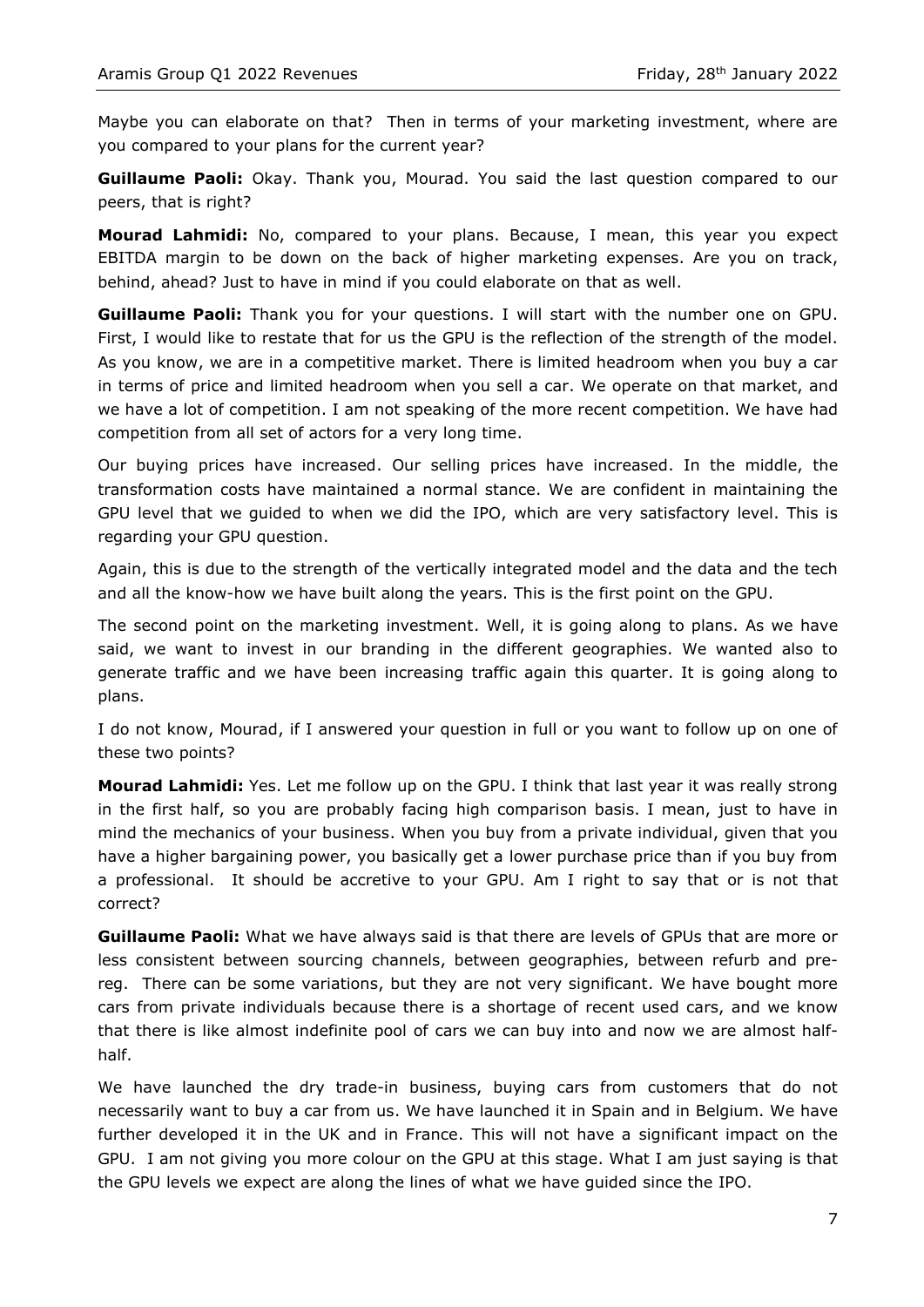**Christophe Cherblanc (Société Générale):** First on selling price. They were sharply up year-on-year. They are continuing to increase quarter-on-quarter. What do you see in Q1 of this calendar year? Do you see a plateau?

A related second question is about the pre-reg. We all know that there is a shortage of cars. What do you believe is the trough? What will be the absolute bottom for that market? I know you are not going to give us the drivers of your guidance, but the reason I am asking is if I multiply the number of units in refurbished cars by the price we had in Q1 this year, if I look at B2B, services, and if you look at the average price of pre-reg in Q1, the implied collapse for the pre-reg is very substantial. Have you been very conservative on this side? Any other indication would be super helpful.

The last question was on the performance by market. Maybe I missed that. What was the increase in refurbished car units in France? I could not see the slide, so maybe it was on the slide. What is behind the performance of Spain? Spain had a fantastic year last year and it is continuing. Do they have a magic recipe that you could export to other markets? What is explaining the outstanding performance of Spain relative to other markets?

**Guillaume Paoli:** Okay. I would just like to state again that this is a very specific market environment. We are very confident on the used car market because it is very, very resilient for a number of reasons I would not elaborate. If you want, I can. We are very confident on the market and our prospects. It is true that we have never seen this situation. 25% reduction of new car production two years in a row is something that has never been seen since, I do not know, I cannot even tell you, probably in the last 50 years.

This has implications, and there are a lot of moving parts, so it is a bit difficult to be totally adamant. What we see is that in terms of price, there are some countries where there is a plateau, particularly in the UK, where we are roughly right now, if I believe the data of INDICATA, which is a data company. They are saying that right now the price level is around index 130 versus January 2021. It has been more or less flat for a few months. There is one point where the customers will stop buying the cars. We believe that there will be a plateau during the year, but exactly when, in which country, it is a bit difficult.

On the pre-reg topic, yes, we anticipate a significant reduction in volumes. We have given the figure. It is minus 27% in terms of volume [year-on-year in Q1 2022]. This concerns mostly France and Belgium, the two other geographies are not exposed quasi at all. That has an impact on the business. Where is the bottom? I am not sure. We will still continue to sell these types of cars. But it is true that the faster the production levels recover, the faster we can add up these volumes on top of what we are doing with the refurbished used car business, because you do have these customers that are looking for these kinds of cars. We are doing everything that we can to propose a different type of cars. But the customer that truly wants this type of cars [i.e. pre-registered], that would not change, and of course this one is passing through.

Then on the different markets. France has been very much impacted by the pre-reg business, as I have just stated, because it is the historical business that we have launched in France 20 years ago now. They have done a great job to even accelerate our refurbished used car business. They have experienced a significant growth. As you know, we do not really guide at the segment level per country.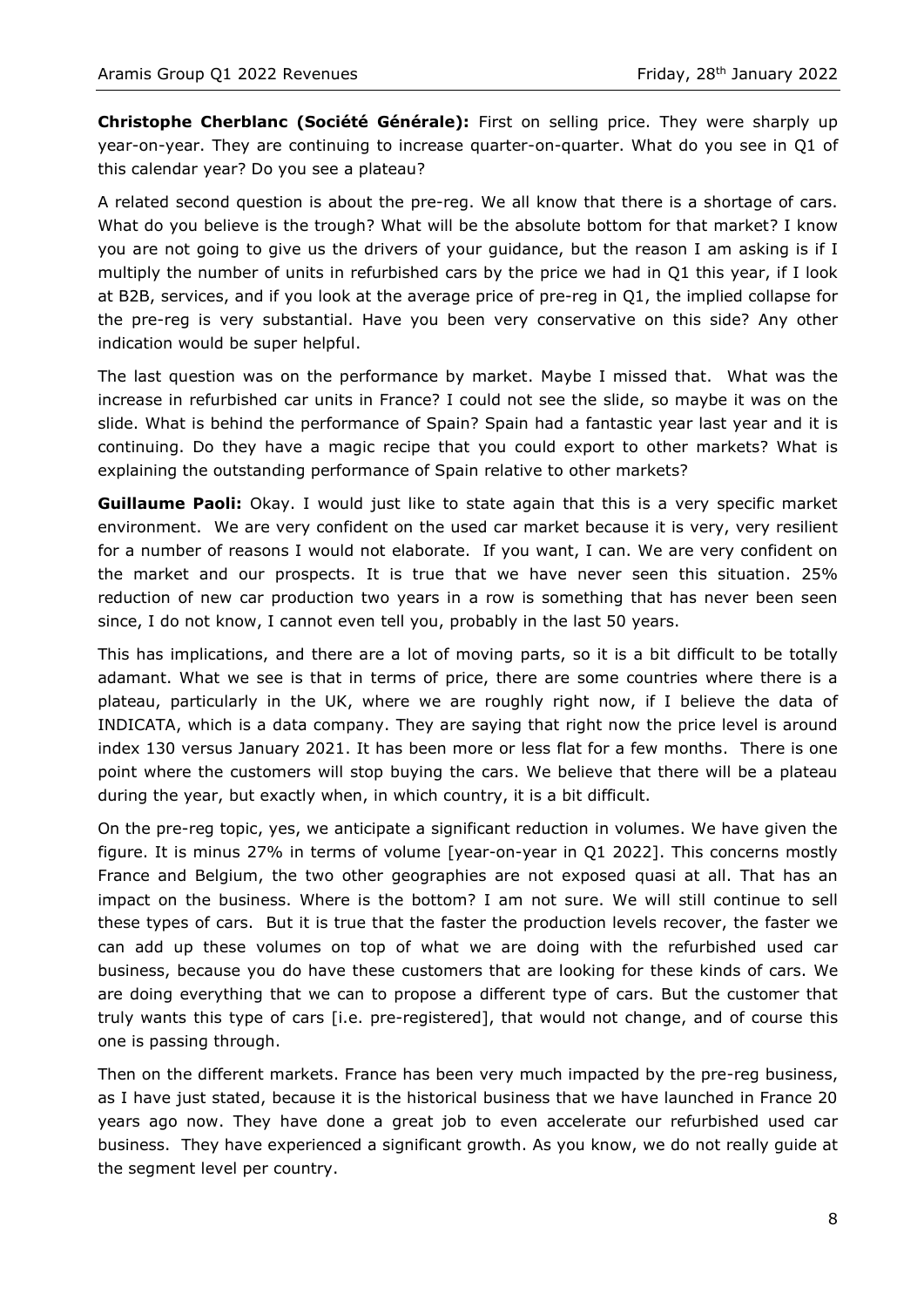In Spain, is there a magic recipe? I mean, we have a combination of interesting factors. First, we have a country that is less mature in terms of digital sales, in terms of used car offers. Second, we have a setup that is very, very favourable with one big site in the very outskirts of Madrid. We combine HQ, sales point, logistic point, this is a huge advantage to grow. And the other reason is that we have expanded the refurbishing capacities. Now we are building up the volumes very aggressively. As we said during the IPO, we want to reach a critical mass and there we accepted slightly lower profitability policy terms to be able to build this position that we are building now. Now we are reaching levels where we have the critical mass.

These are a few insights to your questions, Christophe.

**Christophe Cherblanc:** Okay. Can I just add a follow up on the sites? I was looking at the sites this morning. On Aramis sites this morning, you have 3,500 cars. I was looking at the Clicars site in Spain and it is 3,100. It is related to the size of the market. It is not that different. Does it mean that if you are a Spanish consumer, you can access a pool of cars, which are not physically in Spain or is it just the pool is deeper in Spain?

**Guillaume Paoli:** First, in France, you have the pre-registered business. When you see the number of cars that are published, actually it is the number of refurbished used cars plus the number of pre-reg offers. Sometimes you have one, two, 10 cars behind each offer. I do not have the exact figure right now, but I would say that probably the number of cars available on the French website is around four-thousand-and-a-few-hundred. This is the first point.

Second point, in Spain, they keep a lot of cars. Some cars that have been sold are still online. Also they pre-publish cars; some cars are published before they are refurbished to draw traffic, and this is not something we are doing in France for different reasons. You are right, there is comparatively more cars in Spain, plus there is all these kinds of technical effects that blur the picture.

**Christophe Cherblanc:** Can I squeeze a very last one?

**Guillaume Paoli:** Sure. Go ahead.

**Christophe Cherblanc:** Given the demand for cars, does it mean that the days to sell a car are simply shorter and you are going to see a positive working capital effect or is it going to be offset by the need to secure supply?

**Guillaume Paoli:** There is a seasonal pattern regarding working capital. To make it a bit caricatural, we build up stock at the end of the calendar year and we sell the stock during the spring and the summer. There is a conjunctural point that is right now, where we are more in a position to build stock, to secure stock, to hit the high season.

Then there is a very, very shifting and moving environment, which has led us to increase the stock levels, as we have explained during the last conference calls, because we have a very specific sourcing environment.

This increases the level of the working capital, to be frank, but there is no reason to be concerned. It is actually a good situation to be in and it allows us to satisfy our customers.

**Alexandre Leroy:** Thank you very much. I see a couple of questions from Catherine O'Neill online. I believe they have been answered, given Catherine you asked about the working capital for year 2022 and the dynamics. I guess what Guillaume said is okay. On the overall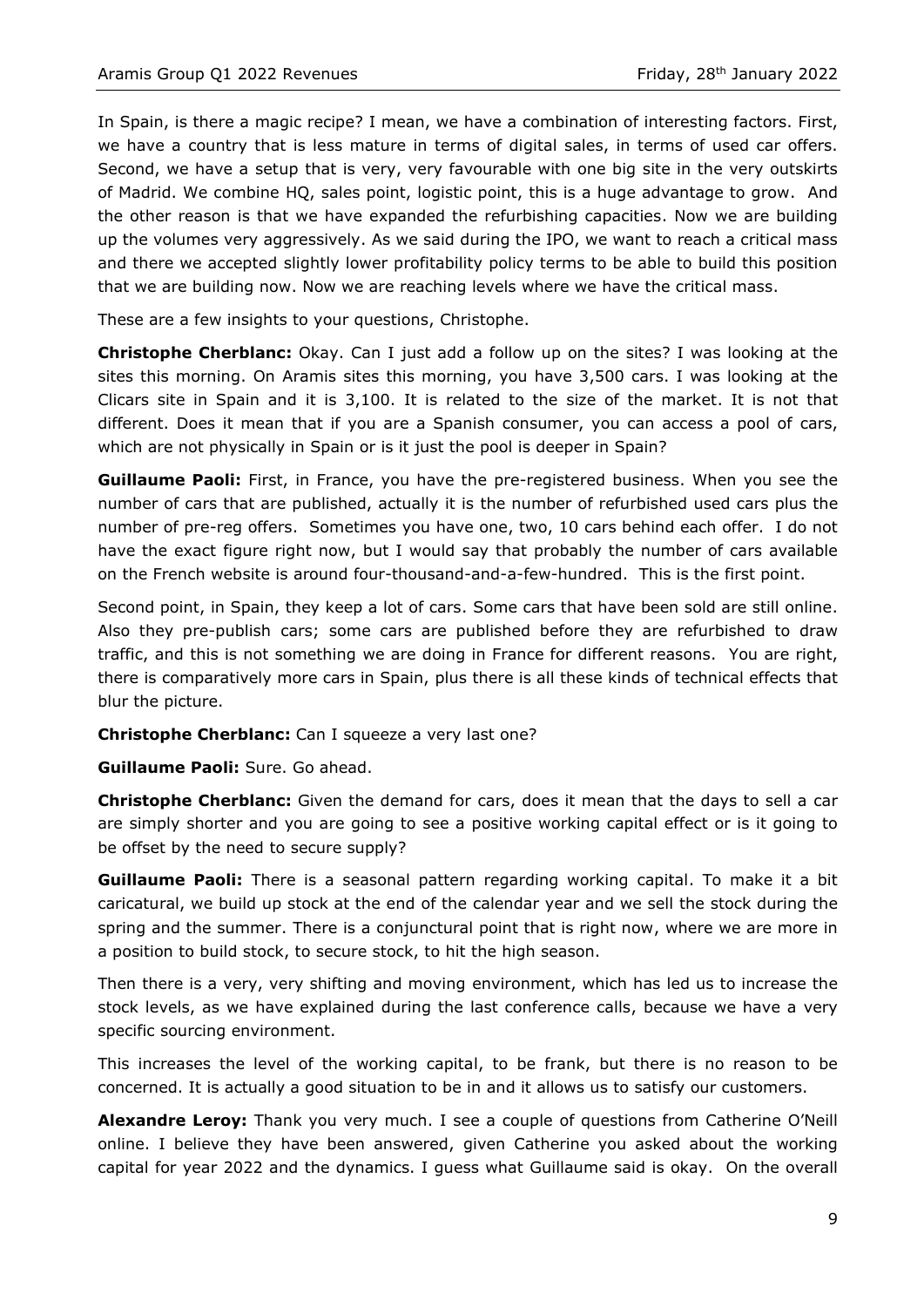market situation, I think it is also answered. Just tell me if you want more colour, to which extend or how, if this is not okay. Otherwise, we do not have any further question online right now.

**Christophe Cherblanc:** Hello again. I am taking the opportunity. I know you are not going to give guidance for 2023. What is your view on what will happen post normalisation, meaning that if and when car production does normalise? We should see pre-reg going back up, we should see selling prices going hopefully a bit down. How do you see the moving part playing out in 2023? In 2023, is it fair to say that you could have a big jump coming from pre-reg sales, possibly €100 million or €150 million, plus secular growth of refurbished cars, which would mean that you have a year, which is way above trend? Is it too optimistic or what is your view? I appreciate it is not a guidance.

**Guillaume Paoli:** I will answer that. It is really difficult to see very clearly because even when you look and discuss with OEMs and you look at the different press articles, I mean, basically what they are saying is that we are out of worst part. The hardest part is behind us. However, they are still not very confident and very elaborate on when the production levels will pick up. We do not have a very good view on that.

Then they have a backlog. They have a backlog of orders to fulfil. Even after the situation normalises, and personally I do not see it before the end of this calendar year, it will probably take again six months or something, I do not know exactly, to recover to a normal situation. This is not a guidance, because to do it, we would need really more information on the new car market. But I would not expect a bump on the pre-reg business at least for early 2023. That is about sure.

**Alexandre Leroy:** We have a new question online from Catherine O'Neill from Citi. Catherine is asking, do you see any risk to demand for used cars from rising inflation and potentially interest rates?

**Guillaume Paoli:** It is a fair question because there is a question of where will the used car price inflation stop? As I said, we have seen some plateau and I do not believe there is much more room for price inflation. Anyway, I think the situation will normalise.

We are doing everything that we can to propose alternatives to customers with new financing solutions, with cheaper cars, older cars. We believe that refurbished car is an excellent alternative because the market is there to stay. It is very resilient. I would not bore you with all the figures I said a lot of times, like two Europeans out of three go to work every morning with a car, which is something we do not always appreciate when we live in big cities. The market is here to stay. The demand is here to stay.

Regarding interest rates, well, even if there is a moderate spike of interest rates, it does not have a huge impact on monthly reimbursement by customers. Except if it is really major, I do not see that as an issue regarding the market at this stage.

**Alexandre Leroy:** No more question online.

**Guillaume Paoli:** Okay. Thank you very much for your attention. We will speak again maybe in the meantime. Then the next step is we will be publishing our H1 results on  $16<sup>th</sup>$  May aftermarket. Thank you very much and have a nice day. Bye-bye.

#### **Alexandre Leroy:** Bye.